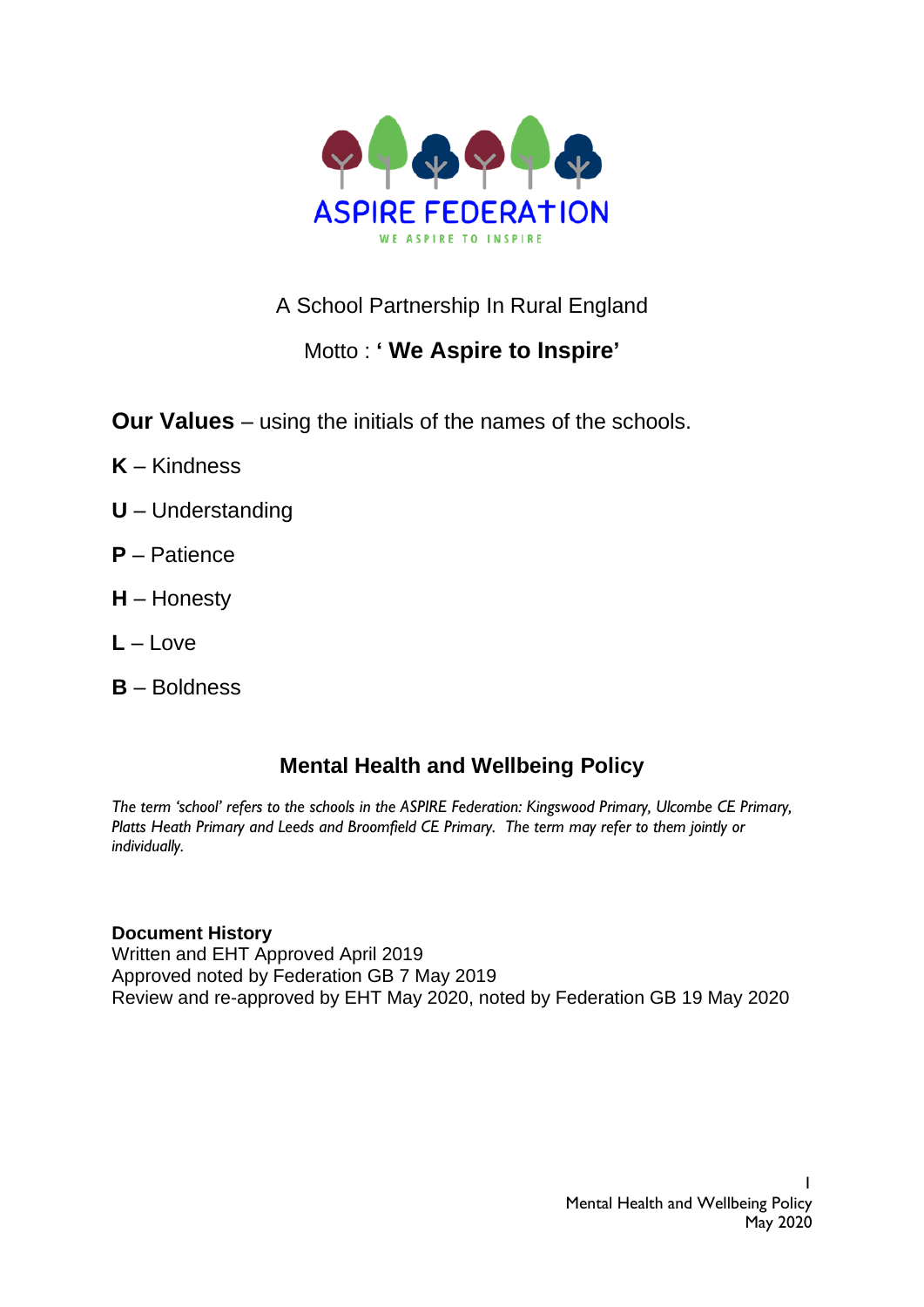## **Policy Statement**

productively and fruitfully, and is able to make a contribution to her or his *Mental health is a state of well-being in which every individual realises his or her own potential, can cope with the normal stresses of life, can work community. (World Health Organization)* 

The department for education recognises that, in order to help their pupils succeed schools have a role to play in supporting them to be resilient and mentally healthy. The Church of England document Mental Health and Wellbeing: Towards a whole school approach also clearly identifies the role schools can play in supporting children with mental health and wellbeing concerns.

In all our ASPIRE federation schools it is our vision that all children are entitled to develop to their fullest potential academically, socially, emotionally and into healthy well beings, enabling each child to grow in confidence and be able to fully participate in everything that goes on in the wider community with confidence. It is widely recognised that a child's emotional health and well being influences their cognitive development and learning as well as their physical and social health and their mental well being into adulthood.

In addition, within our ASPIRE schools, we aim to promote positive mental health for every member of our staff and pupil body. We pursue this aim using both universal, whole school approaches and specialised, targeted approaches aimed at vulnerable pupils.

In addition to promoting positive mental health and wellbeing, we aim to recognise and respond to need as it arises. By developing and implementing practical, relevant and effective mental health and wellbeing policies and procedures we can promote a safe and stable environment for pupils affected both directly, and indirectly by mental health and wellbeing issues.

Within the ASPIRE church schools it is also recognised that the Christian vision and values shapes will shape our approaches and support:

- ❖ *For Leeds and Broomfield C.E Primary School this refers to the Christian Values of Resilience, Empathy, Honesty and Respect*
- ❖ *For Ulcombe CE Primary School this refers to the Christian values of Trust, Friendship and Hope*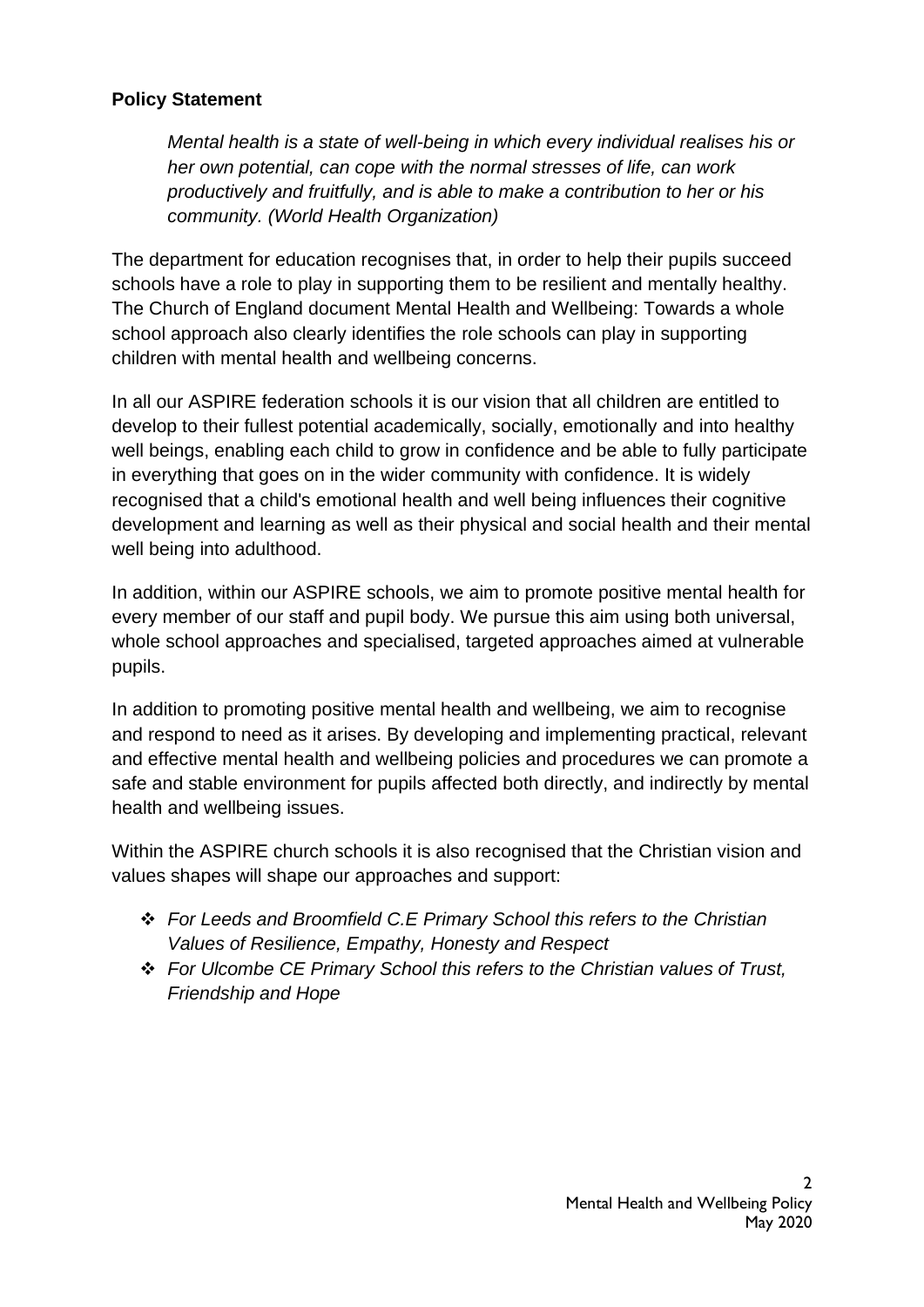## **Scope**

and wellbeing. This policy is intended as guidance for all staff including non-teaching This document describes the school's approach to promoting positive mental health staff and governors.

This policy should be read in conjunction with our medical policy in cases where a pupil's mental health and wellbeing overlaps with or is linked to a medical issue and the SEND policy where a pupil has an identified special educational need.

The policy aims to:

- Promote positive mental health and wellbeing in all staff and pupils
- Increase understanding and awareness of common mental health issues
- Alert staff to early warning signs of poor mental health and wellbeing
- Provide support to staff working with young people with mental health and wellbeing issues
- Provide support to pupils suffering mental ill health and their peers and parents/carers

## **Lead Members of Staff**

Whilst all staff have a responsibility to promote the mental health of pupils. Staff with a specific, relevant remit include:

Emma Hickling/ Lynsey Sanchez-Daviu/Emma Masters - Designated Child Protection / Safeguarding Officer

Emma Le Mar - SENCo/Mental Health and Emotional Wellbeing Lead

Any member of staff who is concerned about the mental health or wellbeing of a pupil should speak to the Mental Health Lead in the first instance. If there is a fear that the pupil is in danger of immediate harm then the normal child protection procedures should be followed with an immediate referral to the Designated Child Protection Office staff or executive headteacher in their absence. If the pupil presents a medical emergency then the normal procedures for medical emergencies should be followed, including alerting the first aid staff and contacting the emergency services if necessary.

Where a referral to CAMHS is appropriate, this will be led and managed by Emma Le Mar , Mental Health Lead or the Head of School.

## **Individual Care Plans**

It is helpful to draw up an individual care plan for pupils causing concern or who receives a diagnosis pertaining to their mental health. This should be drawn up involving the pupil, the parents and relevant health professionals. This can include:

- Details of a pupil's condition
- Special requirements and precautions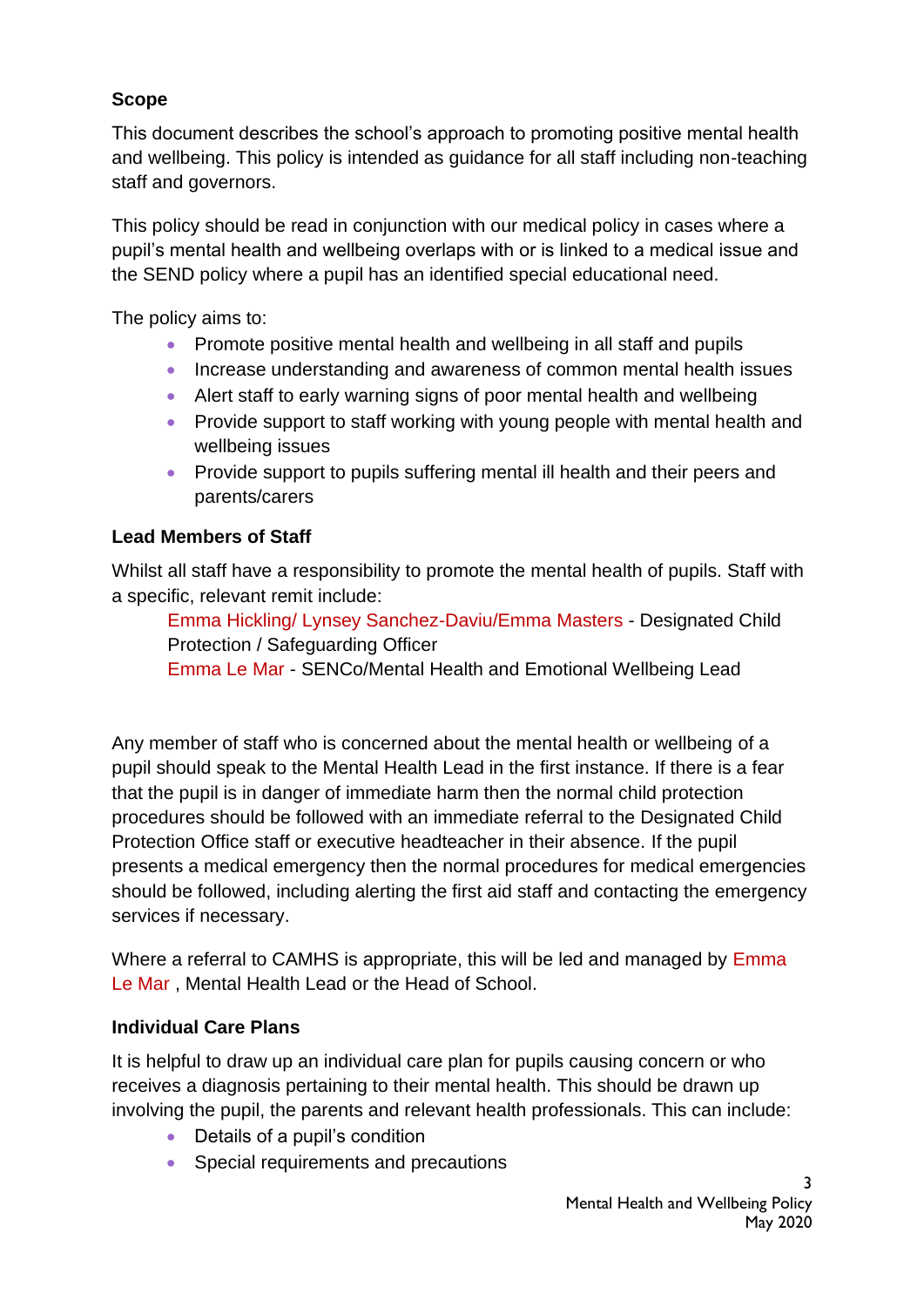- Medication and any side effects
- What to do, and who to contact in an emergency
- The role the school can play

## **Teaching about Mental Health and Wellbeing**

The skills, knowledge and understanding needed by our pupils to keep themselves and others physically and mentally healthy and safe are included as part of our developmental PSHE curriculum.

The specific content of lessons will be determined by the specific needs of the cohort we're teaching but there will always be an emphasis on enabling pupils to develop the skills, knowledge, understanding, language and confidence to seek help, as needed, for themselves or others.

We will follow the PSHE Association Guidance<sup>1</sup>to ensure that we teach mental health and emotional wellbeing issues in a safe and sensitive manner which helps rather than harms.

## **Signposting**

We will ensure that staff, pupils and parents are aware of sources of support within school and in the local community. What support is available within our school and local community, who it is aimed at and how to access it is outlined in Appendix 1.

We will display relevant sources of support in communal areas and toilets as appropriate and will regularly highlight sources of support to pupils within relevant parts of the curriculum. Whenever we highlight sources of support, we will increase the chance of pupil help-seeking by ensuring pupils understand:

- What help is available
- Who it is aimed at
- How to access it
- Why to access it
- What is likely to happen next

## **Warning Signs**

School staff may become aware of warning signs which indicate a pupil is experiencing mental health or emotional wellbeing issues. These warning signs should always be taken seriously and staff observing any of these warning signs should communicate their concerns with Emma Le Mar , our SENCo/Mental Health and Emotional Wellbeing Lead in the first instance, or in their absence notify the Head of School or Executive Headteacher.

Possible warning signs include: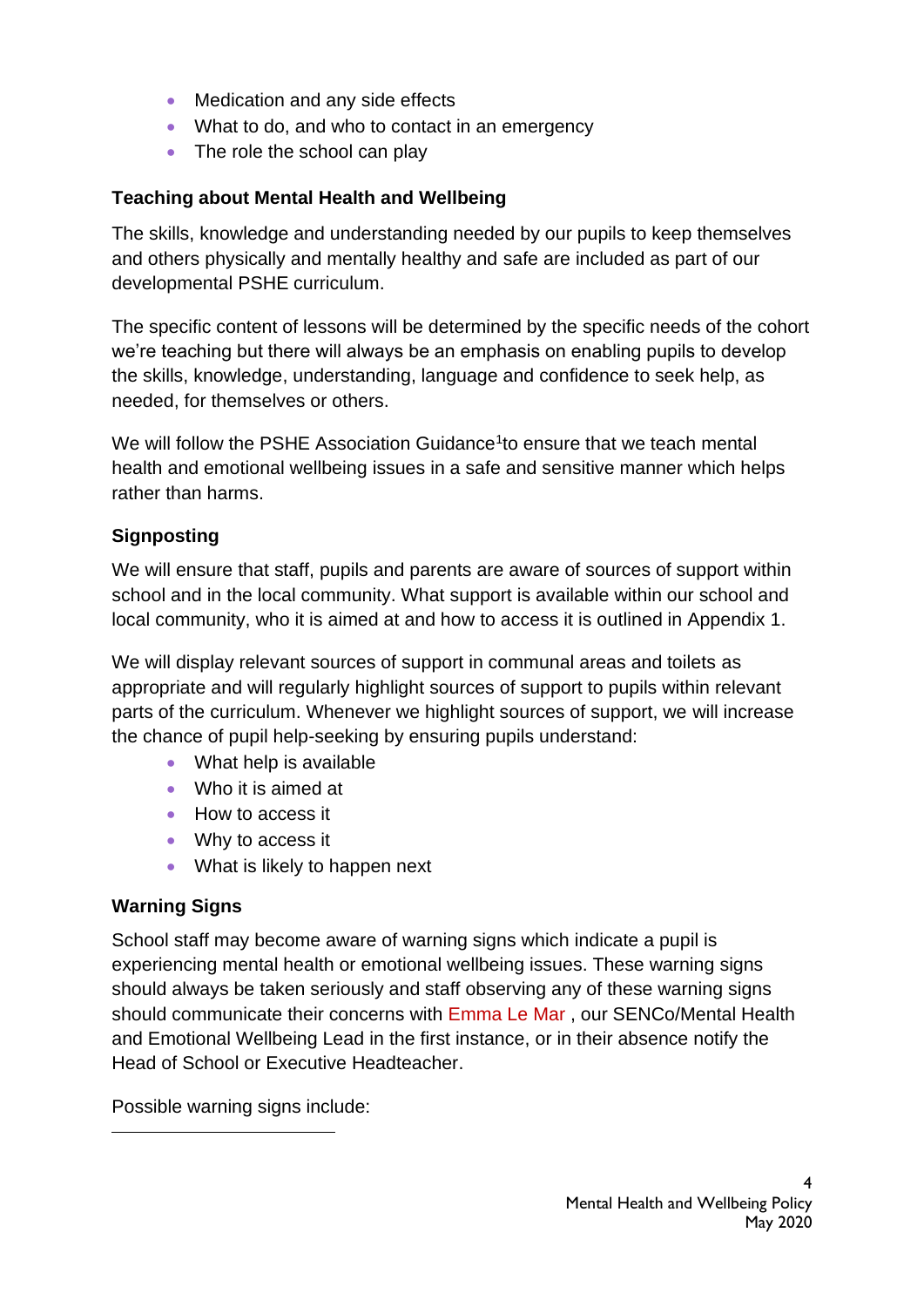- Physical signs of harm that are repeated or appear non-accidental
- Changes in eating / sleeping habits
- Increased isolation from friends or family, becoming socially withdrawn
- Changes in activity and mood
- Lowering of academic achievement
- Talking or joking about self-harm or suicide
- Abusing drugs or alcohol
- Expressing feelings of failure, uselessness or loss of hope
- Changes in clothing e.g. long sleeves in warm weather
- Secretive behaviour
- Skipping PE or getting changed secretively
- Lateness to or absence from school
- Repeated physical pain or nausea with no evident cause
- An increase in lateness or absenteeism

## **Managing disclosures**

A pupil may choose to disclose concerns about themselves or a friend to any member of staff so all staff need to know how to respond appropriately to a disclosure.

If a pupil chooses to disclose concerns about their own mental health or that of a friend to a member of staff, the member of staff's response should always be calm, supportive and non-judgemental.

Staff should listen, rather than advise and our first thoughts should be of the pupil's emotional and physical safety rather than of exploring 'Why?' For more information about how to handle mental health disclosures sensitively see Appendix **1** reference materials.

All disclosures should be recorded in writing and held on the pupil's confidential file. This written record should include:

- Date
- The name of the member of staff to whom the disclosure was made
- Main points from the conversation
- Agreed next steps

This information should be shared with the SENCo/mental health lead, Emma Le Mar who will store the record appropriately and offer support and advice about next steps.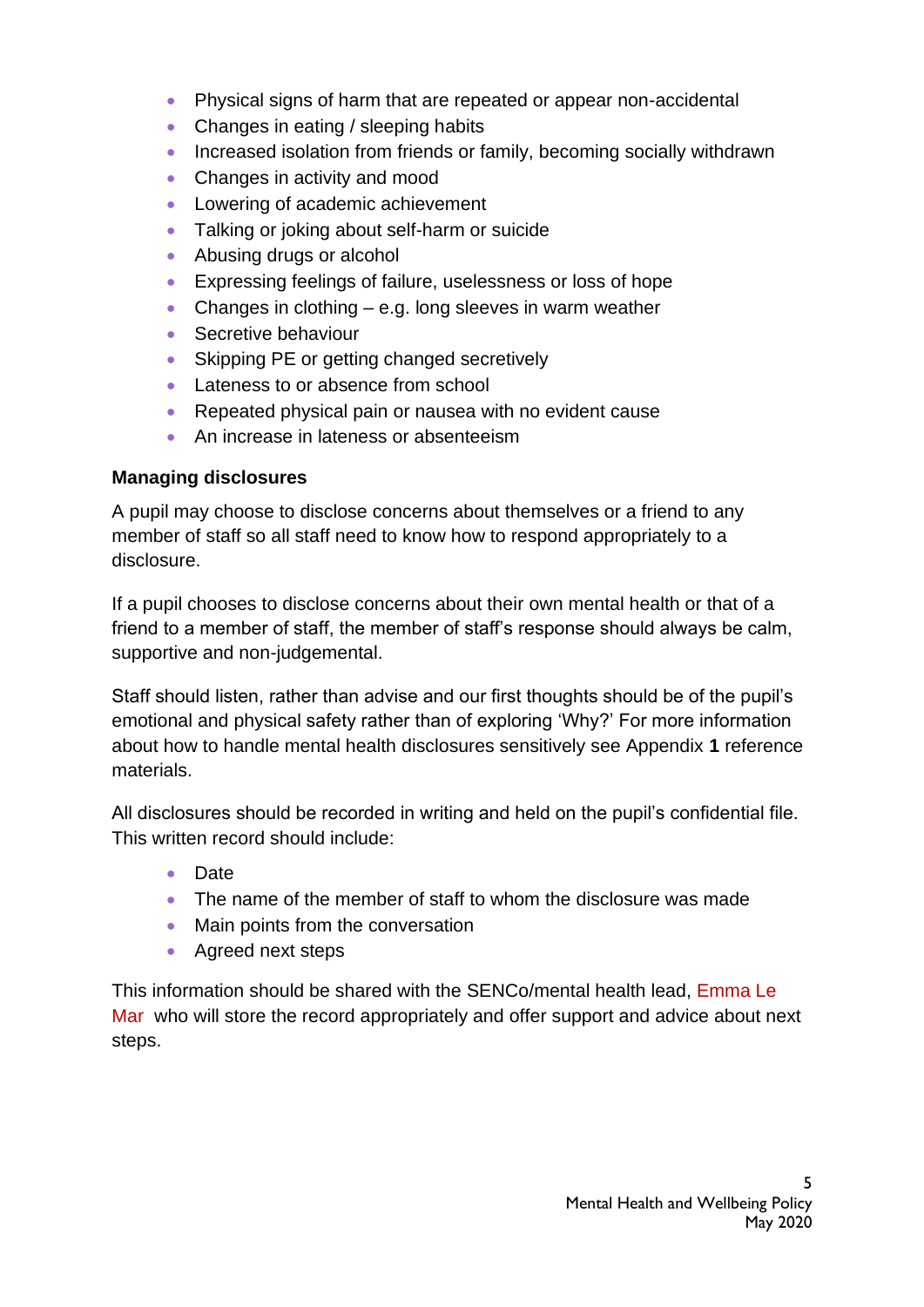## **Confidentiality**

us to pass our concerns about a pupil on then we should discuss with the pupil: We should be honest with regards to the issue of confidentiality. If it is necessary for

- Who we are going to talk to
- What we are going to tell them
- Why we need to tell them

We should never share information about a pupil without first telling them. Ideally, we would receive their consent, though there are certain situations when information must always be shared with another member of staff and / or a parent. Particularly if a pupil is in danger of harm.

It is always advisable to share disclosures with a colleague, usually the SENCo/Mental Health and Emotional Wellbeing Lead Emma Le Mar, this helps to safeguard our own emotional wellbeing as we are no longer solely responsible for the pupil, it ensures continuity of care in our absence and it provides an extra source of ideas and support. We should explain this to the pupil and discuss with them who it would be most appropriate and helpful to share this information with.

Parents should be informed if there are concerns about their mental health and wellbeing and pupils may choose to tell their parents themselves. If this is the case, the pupil should be given 24 hours to share this information before the school contacts parents. We should always give pupils the option of us informing parents for them or with them.

If a child gives us reason to believe that there may be underlying child protection issues, parents should not be informed, but the child protection office/safeguarding officer Emma Le Mar must be informed immediately.

## **Working with Parents**

Where it is deemed appropriate to inform parents, we need to be sensitive in our approach. Before disclosing to parents we should consider the following questions (on a case by case basis):

- Can the meeting happen face to face? This is preferable.
- Where should the meeting happen? At school, at their home or somewhere neutral?
- Who should be present? Consider parents, the pupil, other members of staff.
- What are the aims of the meeting?

It can be shocking and upsetting for parents to learn of their child's issues and many may respond with anger, fear or upset during the first conversation. We should be accepting of this (within reason) and give the parent time to reflect.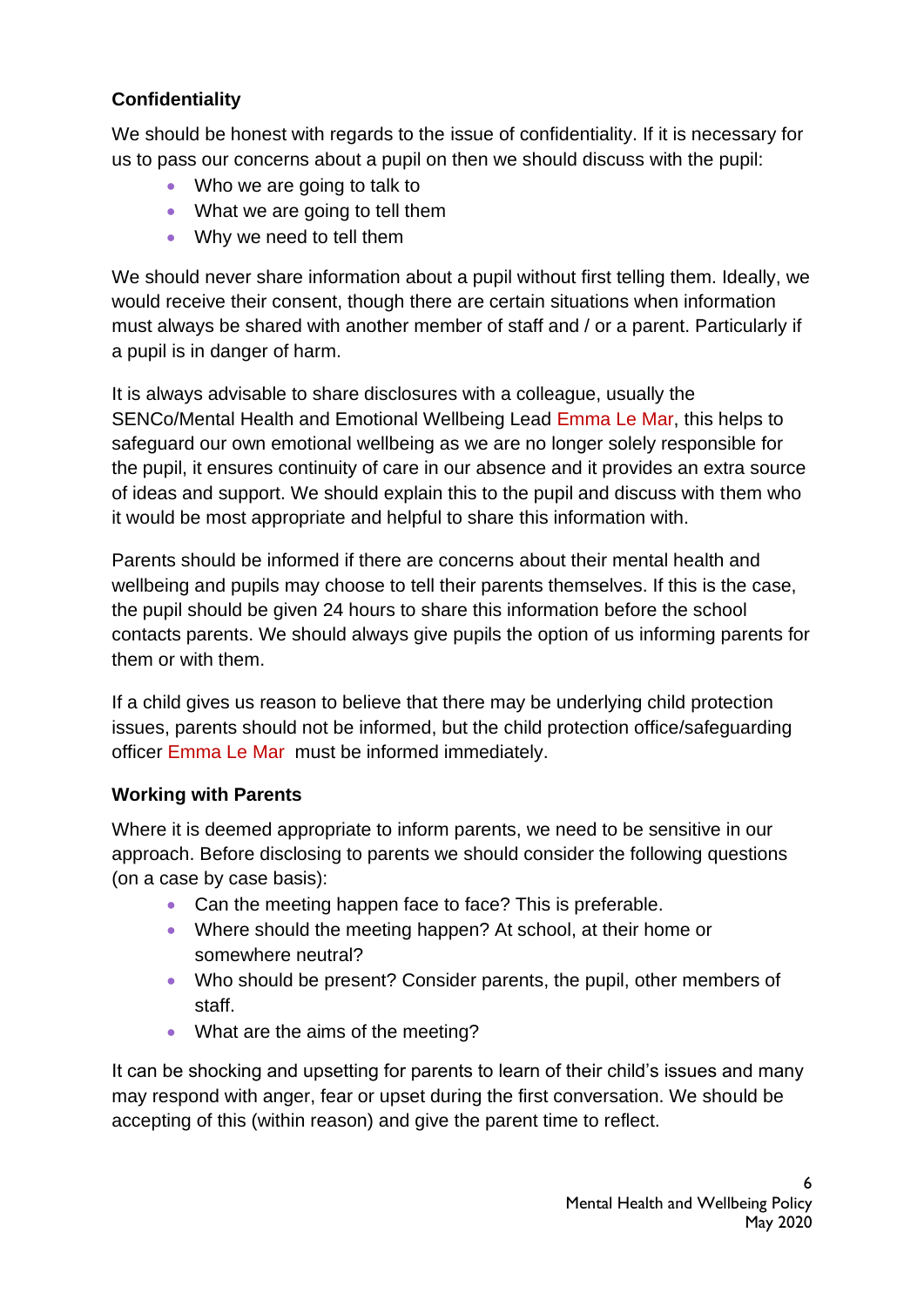$\Omega$ specifically at parents can also be helpful too e.g. parent helplines and forums. We should always highlight further sources of information and give them leaflets to take away where possible as they will often find it hard to take much in whilst coming to terms with the news that you're sharing. Sharing sources of further support aimed

We should always provide clear means of contacting us with further questions and consider booking in a follow up meeting or phone call right away as parents often have many questions as they process the information. Finish each meeting with agreed next step and always keep a brief record of the meeting on the child's confidential record.

## **Working with All Parents**

Parents are often very welcoming of support and information from the school about supporting their children's emotional and mental health. In order to support parents we will:

- Highlight sources of information and support about common mental health issues on our school website
- Ensure that all parents are aware of who to talk to, and how to get about this, if they have concerns about their own child or a friend of their child
- Make our mental health policy easily accessible to parents
- Share ideas about how parents can support positive mental health in their children through our regular information evenings
- Keep parents informed about the mental health topics their children are learning about in PSHE and share ideas for extending and exploring this learning at home

## **Supporting Peers**

When a pupil is suffering from mental health issues, it can be a difficult time for their friends. Friends often want to support but do not know how. In the case of self-harm or eating disorders, it is possible that friends may learn unhealthy coping mechanisms from each other. In order to keep peers safe, we will consider on a case by case basis which friends may need additional support. Support will be provided either in one to one or group settings and will be guided by conversations by the pupil who is suffering and their parents with whom we will discuss:

- What it is helpful for friends to know and what they should not be told
- How friends can best support
- Things friends should avoid doing / saying which may inadvertently cause upset
- Warning signs that their friend help (e.g. signs of relapse)

Additionally, we will want to highlight with peers:

• Where and how to access support for themselves

7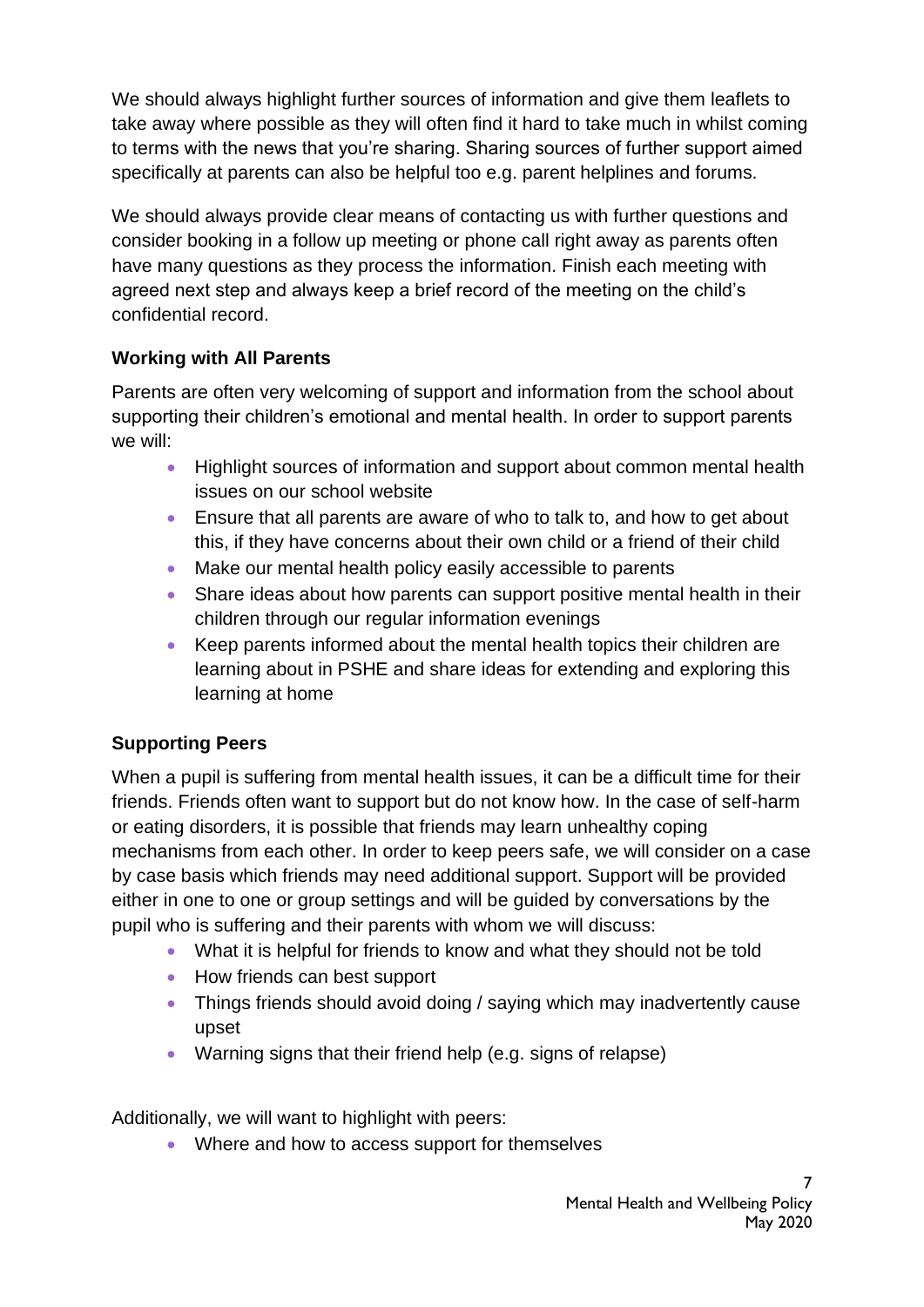- Safe sources of further information about their friend's condition
- Healthy ways of coping with the difficult emotions they may be feeling

## **Training**

As a minimum, all staff will receive regular training about recognising and responding to mental health issues as part of their regular child protection training in order to enable them to keep pupils safe.

We will host relevant information on our virtual learning environment for staff who wish to learn more about mental health. The MindEd learning portal *([www.minded.org.uk](http://www.minded.org.uk/) )* provides free online training suitable for staff wishing to know more about a specific issue.

Training opportunities for staff who require more in-depth knowledge will be considered as part of our performance management process and additional CPD will be supported throughout the year where it becomes appropriate due developing situations with one or more pupils.

Where the need to do so becomes evident, we will host additional training sessions for all staff to promote learning or understanding about specific issues related to mental health.

Suggestions for individual, group or whole school CPD should be discussed with the school SENCo or Head of School.

## **Policy Review**

This policy will be reviewed every 3 years as a minimum. It is next due for review in March 2023.

Additionally, this policy will be reviewed and updated as appropriate on an ad hoc basis if appropriate to school needs.

This policy will always be immediately updated to reflect changes in legislative policy.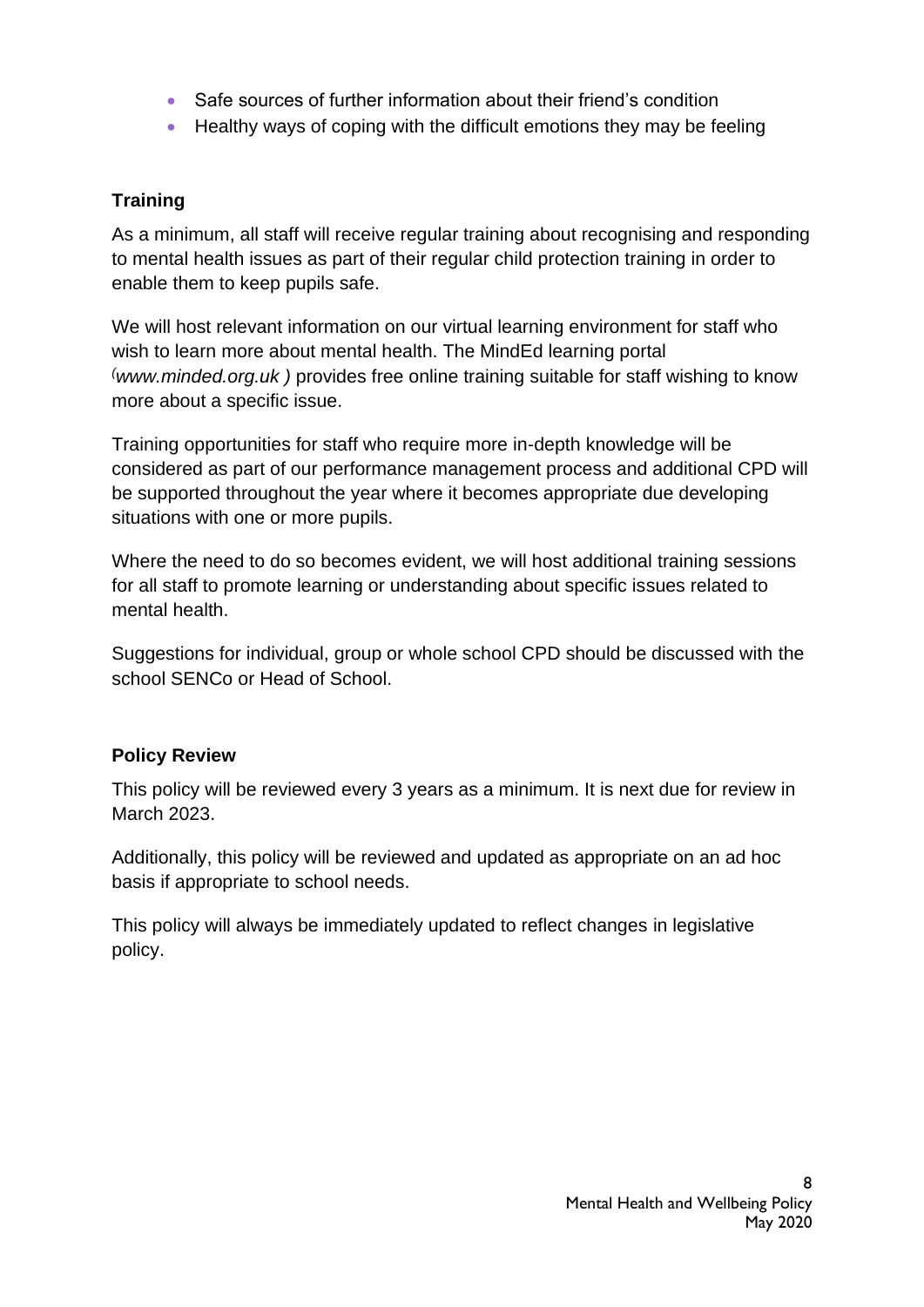#### **Appendix 1: Further information and sources of support about common mental health issues**

Below is sign-posted information and guidance about the issues most commonly seen in school-aged children. The links will take you through to the most relevant page of the listed website. Some pages are aimed primarily at parents but they are listed here because we think they are useful for school staff too.

#### **Prevalence of Mental Health and Emotional Wellbeing Issues**

- $\geq 1$  in 10 children and young people aged 5 16 suffer from a diagnosable mental health disorder - that is around three children in every class.
- ➢ Between 1 in every 12 and 1 in 15 children and young people deliberately self-harm.
- $\triangleright$  There has been a big increase in the number of young people being admitted to hospital because of self harm. Over the last ten years this figure has increased by 68%.
- ➢ More than half of all adults with mental health problems were diagnosed in childhood. Less than half were treated appropriately at the time.
- ➢ Nearly 80,000 children and young people suffer from severe depression.
- $\geq$  The number of young people aged 15-16 with depression nearly doubled between the 1980s and the 2000s.
- ➢ Over 8,000 children aged under 10 years old suffer from severe depression.
- ➢ 3.3% or about 290,000 children and young people have an anxiety disorder.
- ➢ 72% of children in care have behavioural or emotional problems these are some of the most vulnerable people in our society.

Support on all of these issues can be accessed via Young Minds (www.youngminds.org.uk ),

Mind (www.mind.org.uk ) and (for e-learning opportunities) Minded (www.minded.org.uk ).

#### **Self-harm**

Self-harm describes any behaviour where a young person causes harm to themselves in order to cope with thoughts, feelings or experiences they are not able to manage in any other way. It most frequently takes the form of cutting, burning or non-lethal overdoses in adolescents, while younger children and young people with special needs are more likely to pick or scratch at wounds, pull out their hair or bang or bruise themselves.

**Online support** SelfHarm.co.uk: www.selfharm.co.uk National Self-Harm Network: www.nshn.co.uk

#### **Books**

- Pooky Knightsmith (2015) Self-Harm and Eating Disorders in Schools: A Guide to Whole School Support and Practical Strategies. London: Jessica Kingsley Publishers Keith Hawton and Karen Rodham (2006) By Their Own Young Hand: Deliberate Self-harm and Suicidal Ideas in
- Adolescents. London: Jessica Kingsley Publishers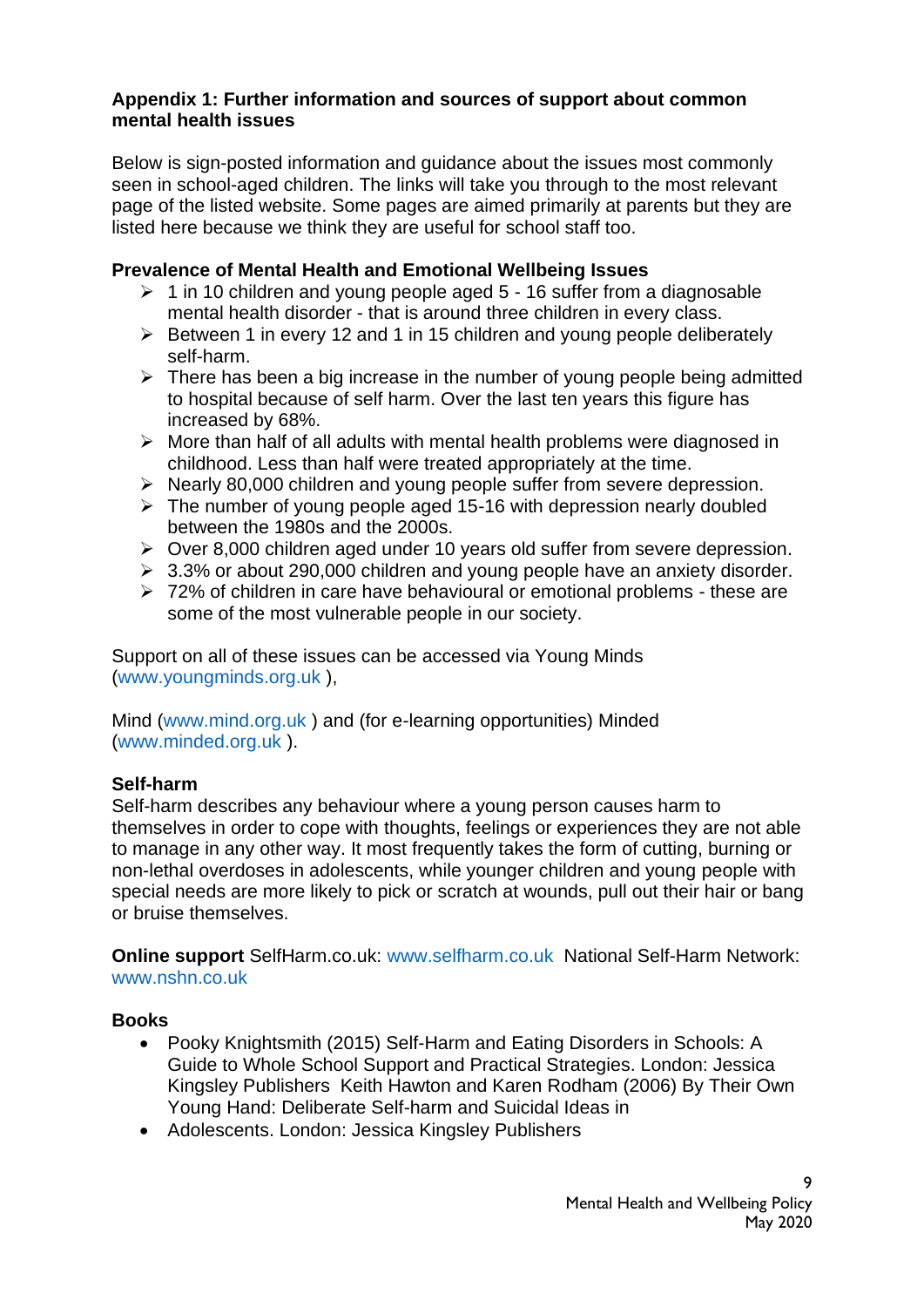- Carol Fitzpatrick (2012) A Short Introduction to Understanding and Supporting Children and Young
- People Who Self-Harm. London: Jessica Kingsley Publishers

## **Depression**

Ups and downs are a normal part of life for all of us, but for someone who is suffering from depression these ups and downs may be more extreme. Feelings of failure, hopelessness, numbness or sadness may invade their day-to-day life over an extended period of weeks or months, and have a significant impact on their behaviour and ability and motivation to engage in day-to-day activities.

#### **Online support**

Depression Alliance: www.depressionalliance.org/information/what-depression **Books**

• Christopher Dowrick and Susan Martin (2015) Can I Tell you about Depression?: A guide for friends, family and professionals. London: Jessica Kingsley Publishers

#### **Anxiety, panic attacks and phobias**

Anxiety can take many forms in children and young people, and it is something that each of us experiences at low levels as part of normal life. When thoughts of anxiety, fear or panic are repeatedly present over several weeks or months and/or they are beginning to impact on a young person's ability to access or enjoy day-to-day life, intervention is needed.

#### **Online support Anxiety UK**: www.anxietyuk.org.uk

#### **Books**

- Lucy Willetts and Polly Waite (2014) Can I Tell you about Anxiety?: A guide for friends, family and professionals. London: Jessica Kingsley Publishers
- Carol Fitzpatrick (2015) A Short Introduction to Helping Young People Manage Anxiety. London: Jessica Kingsley Publishers

#### **Obsessions and compulsions**

Obsessions describe intrusive thoughts or feelings that enter our minds which are disturbing or upsetting; compulsions are the behaviours we carry out in order to manage those thoughts or feelings. For example, a young person may be constantly worried that their house will burn down if they don't turn off all switches before leaving the house. They may respond to these thoughts by repeatedly checking switches, perhaps returning home several times to do so. Obsessive compulsive disorder (OCD) can take many forms – it is not just about cleaning and checking.

#### **Online support**

OCD UK: www.ocduk.org/ocd

#### **Books**

• Amita Jassi and Sarah Hull (2013) Can I Tell you about OCD?: A guide for friends, family and professionals. London: Jessica Kingsley Publishers